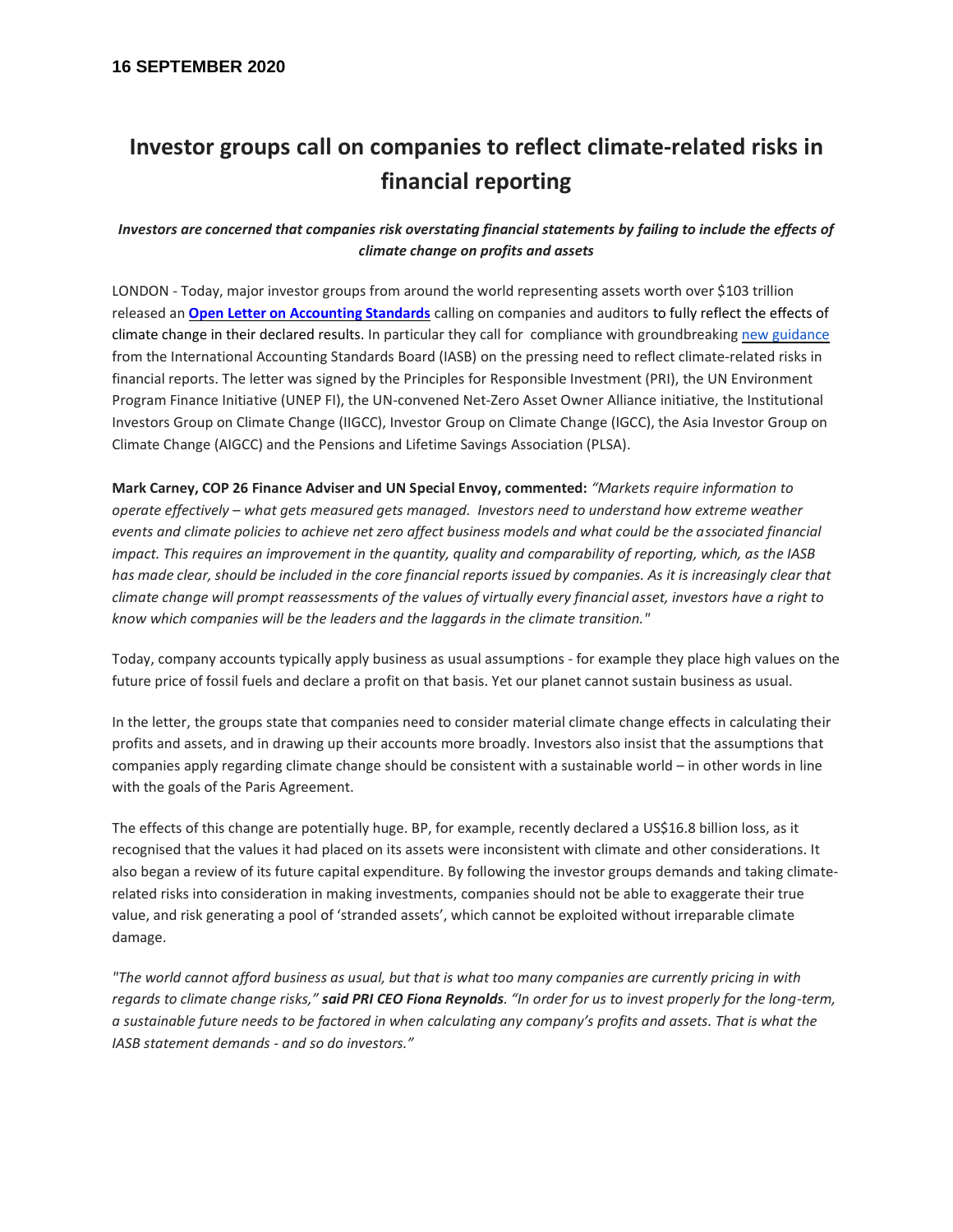## **16 SEPTEMBER 2020**

The letter calls for the following:

- That companies apply the IASB opinion in the letter and the spirit, including showing the key assumptions that have been made with regard to climate-related risks
- That auditors only sign off on financial statements that are consistent with the IASB opinion in the letter and the spirit
- That regulators and civil society work with PRI in enforcing and encouraging these actions
- That henceforward the assumptions made by companies in preparing financial statements under International Financial Reporting Standards be compatible with the Paris Agreement

The investors note that realistic climate assumptions would have major impacts on companies that have understated the effect of climate-related risks. Among the industries most impacted will be those operating in oil and gas, utilities and transportation. In many of these sectors, analysis predicts that other companies will face potential write offs of similar magnitude to those at BP.

**Günther Thallinger, Member of the Board of Management Allianz SE and Chair of the Steering Group of the UN-Convened Net-Zero Asset Owner Alliance, commented:** *"Climate risks is one of the largest financial risks and therefore material. This is why climate risks affecting financial values and revenues must be taken into account in the financial disclosure of a company. The financial disclosure is the most powerful instrument when it comes to the quality, completeness and consistency of information."*

#### **Anne Simpson, Interim Managing Investment Director, Board Governance & Sustainability, CalPERS, said:**

*"Accounting rules were invented so that investors can deploy capital understanding the drivers of risk and return. If the accounts do not capture material climate change risk, then we have smoke and mirrors. We need accounting standards that ensure that companies reporting profits reflect the full costs of those profits. For a long-term investor like CalPERS this is critical as those costs can lead to risk of loss and even bankruptcies. The concept of the accounts being true and fair means climate risk cannot be cloaked in green wash. Company accounts should not allow companies to present a green Ponzi scheme for investors. The IASB guidance is vital to ensure stranded assets are not clutched as a life raft by the desperate. This needs to be picked up by US regulators too so that we have global standards to reflect a global risk.*

**Stephanie Pfeifer, CEO, Institutional Investors Group on Climate Change, explains***: "We face a climate emergency. It's vitally important that climate change is accurately factored into financial reporting from companies. Guidance from the IASB makes this crystal clear and auditors must ensure they are providing financial markets with information that takes account of climate risk."*

#### **Emma Herd, Chief Executive Officer of the Investor Group on Climate Change, (Australia/New Zealand)**

**said:** *"Australian and New Zealand investors are already using climate disclosure in their core strategies from engagement to ESG integration, but to date the coverage and quality of disclosure has mostly fallen short of investor needs. Companies need to utilise the best guidance and tools to produce the most robust climate disclosure that is consistent with the Paris Agreement goals or risk being discounted in portfolio decisions."*

**Rebecca Wright-Mikula, Executive Director of the Asia Investor Group of Climate Change, said:** *"There has already been significant progress and uptake of climate risk disclosure in many Asian markets, but investors are wanting companies to take the next step and better demonstrate how their understanding of climate change exposure is informing their business strategies and governance. The recent publication on climate risk*